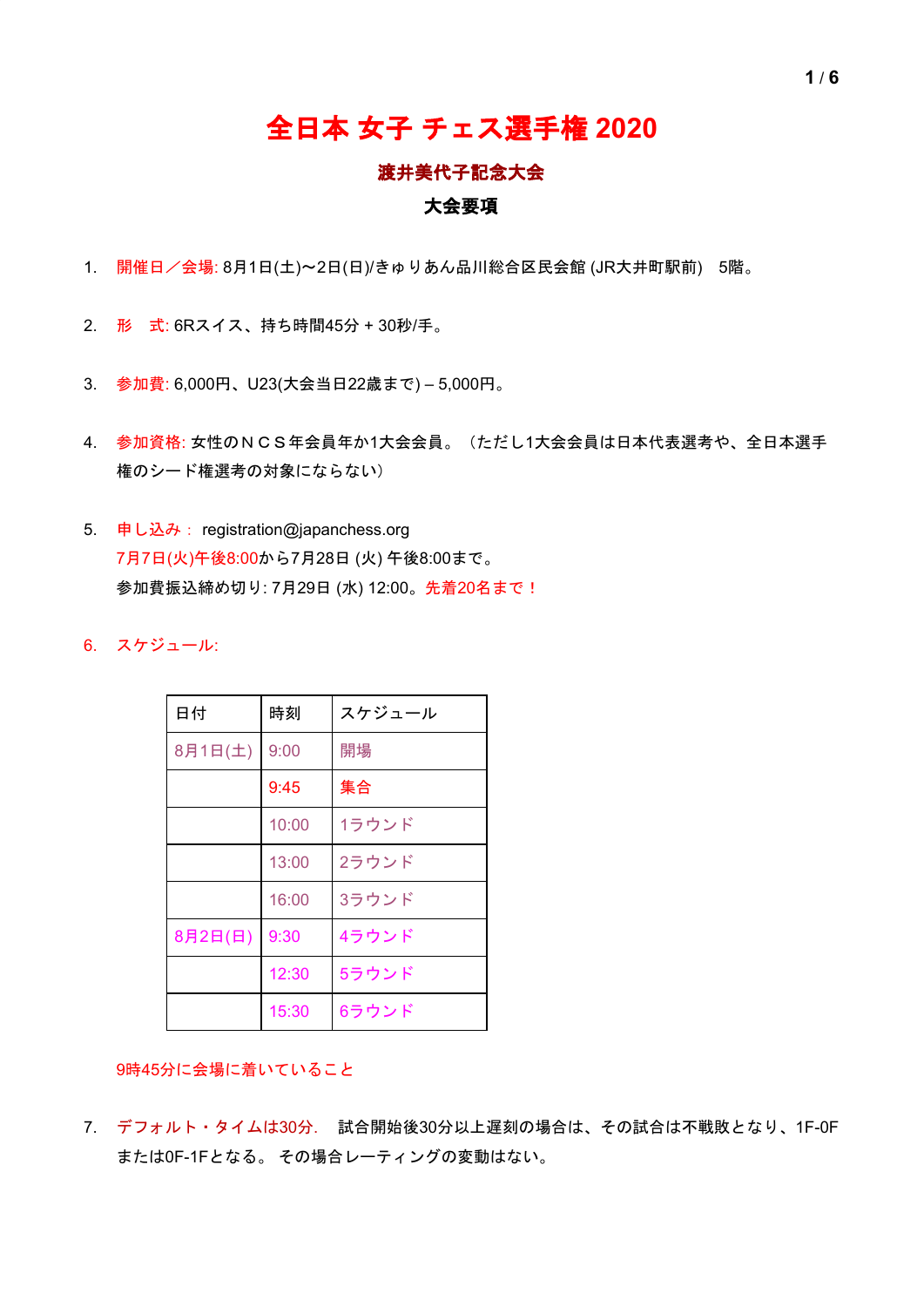- 8. 賞: それぞれに楯と賞金 1位 10,000円, 2位 8,000円, 3位 6,000円 を授与。順位決定はタイブ レークを使用し、賞金を分け合うことはない。
- 9. 選手選考について:

(1) 日本女子代表3名: 本大会は、2020年秋以降から来年2021年夏の今大会までの、各世界大会の 日本女子代表選手、および女子招待選手の選考を兼ねる。優勝者は2022年チェスオリンピアード女 子日本代表に選出される。(ただし日本での大会参加が今回初となる場合を除く。年会員かつ日本 チェス国籍者のみ。詳細は公式サイト「2022年以降チェスオリンピアード日本代表選手選考基準」 参照)。

(2) 全日本選手権のシード権2名: 本大会の上位2名は2021年の全日本選手権のシード権を得る。上 位2名が日本チェス国籍者でない場合は、上記に加え、日本チェス国籍者の最上位1名にもシード権 を与える。繰り下がりはない。

(3) 全日本女子チャンピオン1名: 全日本女子チャンピオンの称号は、日本チェス国籍をもつ最上位 の者にのみ与えられる。全日本女子チャンピオンには渡井美代子賞が贈られる。

- 10. タイブレーク: (1) Direct encounter (同ポイント同士内での直接対決), (2) Buchholz Cut 1 (最低ポイ ントだった対戦相手を除いた全ての対戦相手のポイント合計数), (3) Buchholz (全対戦相手のポイン ト合計数), (4) Sonneborn-Berger (勝った相手のトータルポイントとドローを取った相手の半分の ポイントを足したもの), (5) Sum of the ratings of the opponents (対戦相手のレーティングのトータ ル), (6) くじ。
- 11. 事前Bye: Bye(不戦)の申請は1ラウンド開始前まで受け付ける。Byeは0.5ポイントだが、2日目は 0ポイントとする。Byeが2つ以上あるプレーヤーは入賞、日本代表、あるいは海外大会招待選手の 対象としない。大会開始後の申請は運営側、アービターの判断により受け付ける。強制Byeは1ポイ ントとする。
- 12. 棋譜は最後まで記入すること。試合が終わったら結果を確認し、棋譜用紙にサインして、アービ ターに結果報告すること。
- 13. 携帯電話等の電子機器は電源を切ってカバンにしまうなど、身につけてはいけない。ゲーム中に試 合会場の外でも使ってはいけないし、携帯電話などが入ったカバンの持ち出しも禁止とする。この ルールに違反したプレーヤーは即負けとなる。見学者、及びすでに試合を終えたプレーヤーにおい ても、試合会場内での携帯電話などの使用を禁止とする。
- 14. 試合開始から10分間、見学者に携帯電話、カメラ撮影を許可する。それ以降は、見学者も会場内で の携帯電話使用を禁止とする。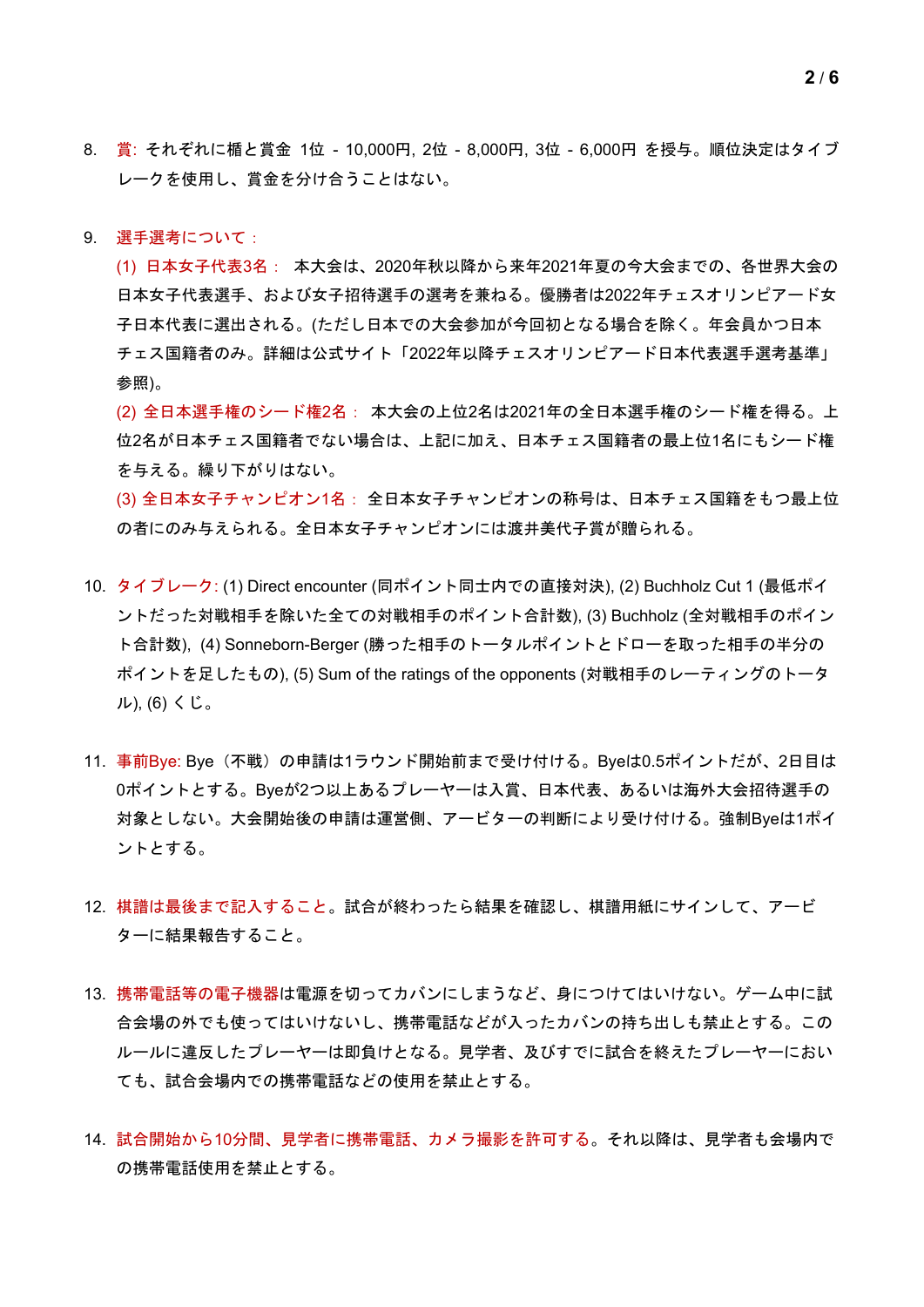- 15. この大会はNCS公式戦であり、スタート順を決める優先基準は、NCS rating、氏名ABC順である。
- 16. クロックおよびチェスセットは主催者で用意する。
- 17. COVID-19対策のため、参加者、観戦者は次のことを守らなくてはならない.
	- (1) 会場内では必ずマスクを着用すること
	- (2) 握手禁止
	- (3) 検討室はないので局後の検討をする場合は各自の責任で行う
	- (4) 会場に入る際には毎回手の消毒をする
	- (5) 発熱、体調不良があるときはスタッフに連絡し、会場に近づかない
	- (6) 試合中の検温要請には従い、37.5℃以上の発熱、体調不良があればすぐに退会とする.終 わらなかった試合は不戦敗0Fとする
	- \*参加者は参加申し込みをすることにより上記の条項、及びルールに従うことに同意するもの とする
- 18. COVID-19対策のため、主催者は次のことに注意する.
	- (1) 会場はできるかぎり定期的に空気の入れ替えを行う
	- (2) ラウンド後の盤、駒、クロックの消毒を行う
	- (3) 見学者が許可なく会場へ立ち入ることを禁止する
	- \*万が一今大会参加者、関係者等から感染者が確認された場合、NCSは一切の責任を負いかね る。
- 19. FIDEルールに沿って上記以外のことを判断する。(例:イリーガル・ムーブ1回目は相手の持ち時 間2分追加、2回目は負けとなる。なお、時計の押し間違い、両手使用等はイリーガル・ムーブとみ なされる)
- 20. 主催者は1ラウンド開始前に上記のルールを適切な理由で変更する場合がある。また、会場で撮影 した写真をNCS公式サイト、会誌等に使用することがある。

chess-results.com でペアリング、結果をご覧ください。

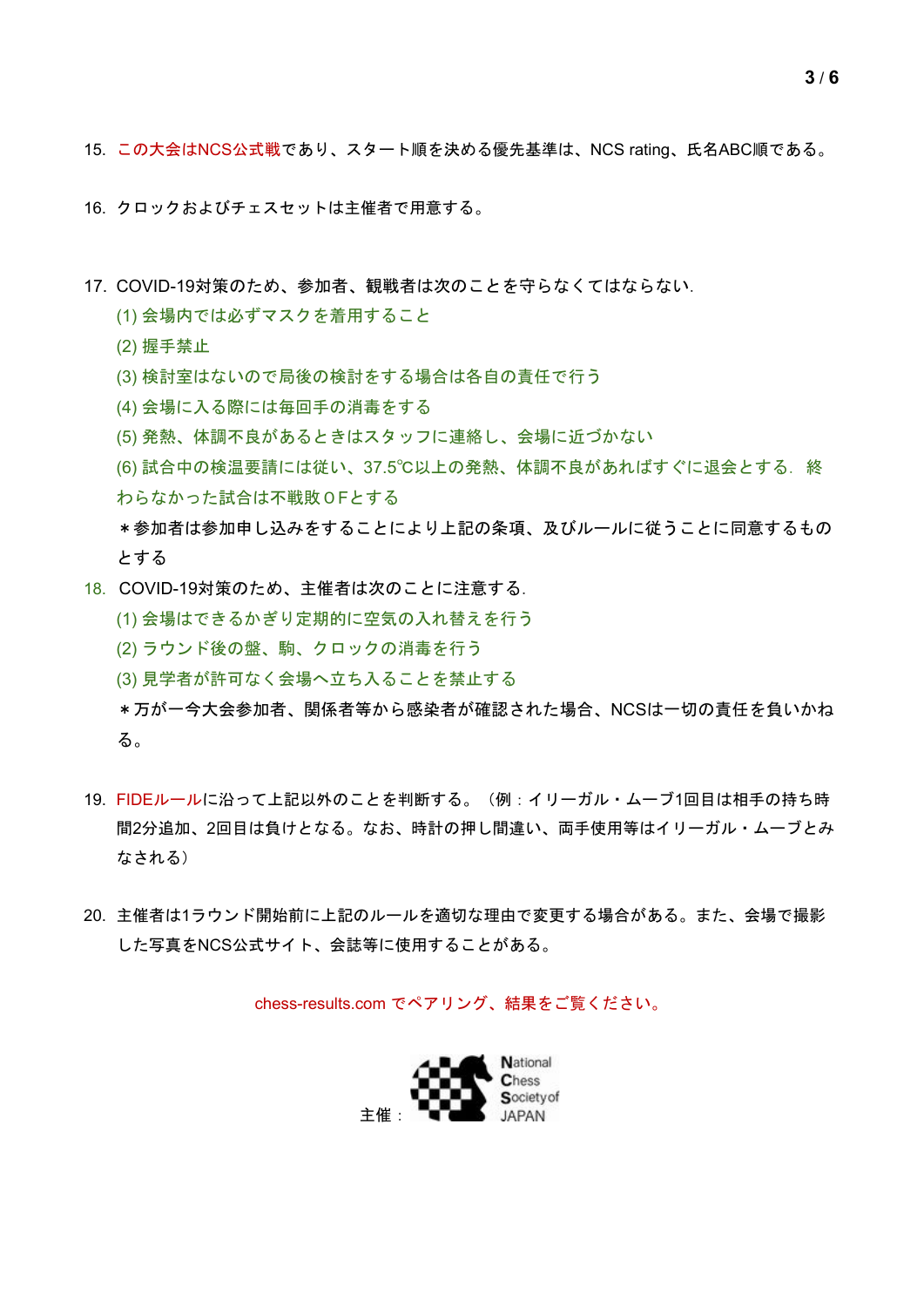# **Japan Women's Chess Championship 2020**

### < **Miyoko Watai Memorial** >

### **Regulations**

- 1. Dates/Venue: August 1st and 2nd / Shinagawa Ward General Kumin Hall "Kyurian" (Across from JR Oimachi Station) 5F.
- 2. Time Control: 6R swiss. 45min+30sec/move.
- 3. Entry fee: 6,000yen, U23 (22 years old and younger) 5,000yen.
- 4. Entry Criteria: NCS female members (yearly or 1-time tournament members). Only yearly members will be considered towards any qualifications.
- 5. Registration: registration@japanchess.org Registration opens on July 7th (Tue) 8:00pm and closes on July 28th (Tue) 8:00pm. Payment Deadline: July 29th (Wed) 12:00. Entries are capped at 20!
- 6. Playing Schedule:

| Date      | <b>Time</b> | Schedule                 |
|-----------|-------------|--------------------------|
| 8/1 (Sat) | 9:00        | <b>Venue opens</b>       |
|           | 9:45        | <b>Technical meeting</b> |
|           | 10:00       | Round 1                  |
|           | 13:00       | Round 2                  |
|           | 16:00       | Round 3                  |
| 8/2 (Sun) | 9:30        | Round 4                  |
|           | 12:30       | Round 5                  |
|           | 15:30       | Round <sub>6</sub>       |

\*Please arrive before 9:45 to complete registration and to go over special protocols.

7. Default time is 30min. from the start of each game. If any player is not present within half an hour after the game is started, He/she shall lose the game by default. The game is not rated.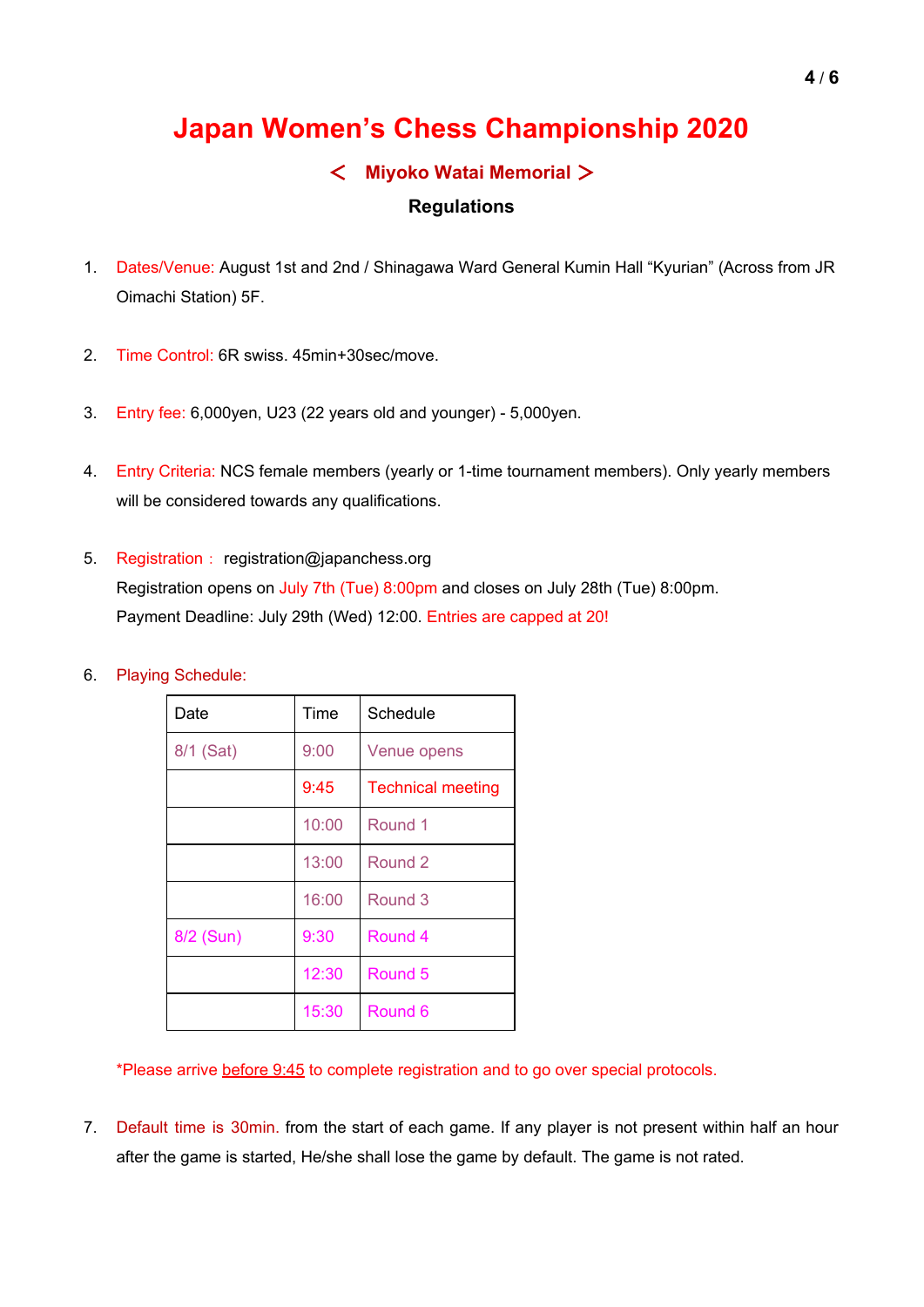- 8. Prizes and plaques: 1st prize: plaque and 10,000yen, 2nd prize: plaque and 8,000yen, 3rd prize: plaque and 6,000yen. Tie-breaks will be used to determine winners. No two players will share the prize.
- 9. (1) The winner will qualify as official female player for international tournaments held between the fall of 2020 until the summer of 2021 (or until the Women's Championship 2021). The top player will qualify for Chess Olympiad 2022. (This rule does not apply to the players who are participating in a tournament in Japan for the first time and only applies to yearly members under Japan Chess Federation). See "Japanese representatives for the Chess Olympiad (2022-)" on our website.

(2) The top 2 players will qualify for Japan Chess Championship 2021. And the additional top player from Japan Federation will qualify if the top players are from Foreign Federations. (applies to yearly members only)

(3) The Japan Women's Championship title will be awarded as "Miyoko Watai Award" and it will be given to the top player from Japan Federation only.

#### 10. Tie-breaks:

1. Direct encounter, 2. Buchholz Cut-1, 3. Buchholz, 4. Sonneborn-Berger, 5. Sum of the rating of the opponents, 6. Draw.

- 11. Pre-registered byes: 0.5 point bye requests will be accepted before round 1 begins. 0 points are given for the 2nd day. If a player has more than 1 pre-requested byes, the player will not qualify for prizes nor qualify for the Japan Chess Championship. Pairing-allocated bye will be 1 point.
- 12. Players must record all the moves made by both players until the end. When the game is finished, check the results, sign the score sheets and report the result to the arbiter.
- 13. All electronic devices must be turned off and stored away. not to be touched or carried out of the playing room during the game. If a player is found with a mobile device during his/her game, the player loses the game.
- 14. Spectators are allowed to take photos for the first 10 min. of each game, including the use of a mobile but after 10 minutes, all mobiles have to be put away by the spectators and they are not allowed to use them in the playing room.
- 15. This is an NCS rated tournament. The pairings will be done according to the NCS rating. If there are 2 players with the same rating, the alphabetical order of the players will be used.